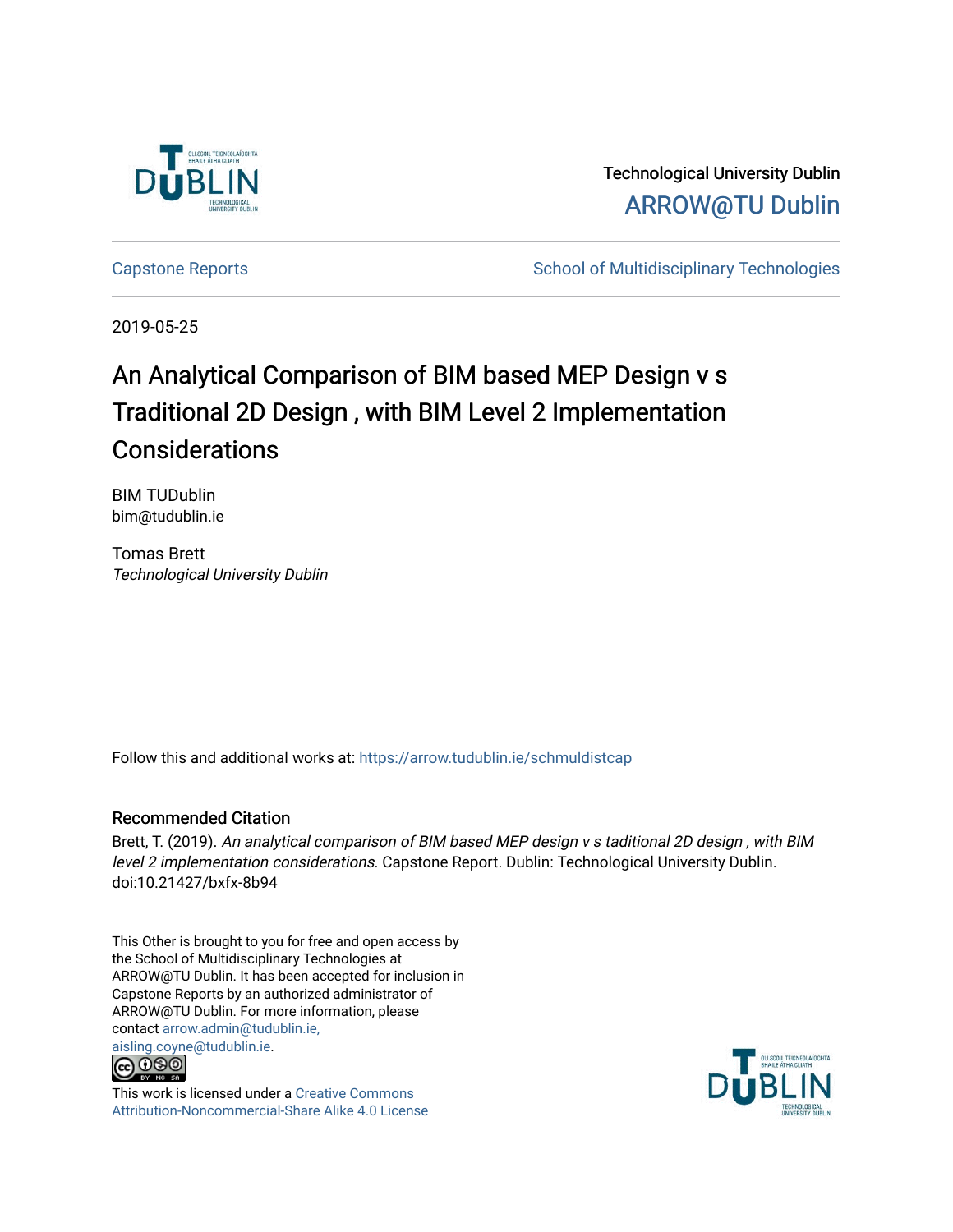## An Analytical Comparison of BIM based MEP Design vs Traditional 2D Design, with BIM Level 2 Implementation Considerations

#### **Tomás Brett**

*School of Multidisciplinary Technologies TU Dublin, Dublin 1, Ireland* E-mail: D16124626@mydit.ie

**Abstract ̶ Building information modeling (BIM) and 3D software design tools have been proffered as a significant technical advance on traditional design methods for the mechanical, electrical and plumbing (MEP) sector. However, there seems to be contrasting BIM related information regarding its potential benefits, who gains from those benefits, and the best implementation methods for BIM Level 2. The purpose of this paper was to establish if implementing BIM 3D design softwares has some standalone benefits for a MEP design office still working in traditional design methods, irrespective of BIM Level 2. Once this was established, the paper investigated if 3D software design implementation could be an efficient first step towards the introduction of BIM Level 2 for a MEP design company. A mixed method research methodology was used. A literature review was carried out on traditional design methods, on BIM based design methods, and on BIM implementation methods and potential barriers. A design analysis comparison study was carried out on the design of a ducted heating, cooling, air conditioning (HVAC) system for an office building. The comparison of results generated from traditional design methods against those generated from the BIM design tool MagiCAD was carried out and analysed. Qualitative research was also carried out through interviews with a number of experienced MEP designers. Through triangulation of the data collected from these three research methods, the findings of this report were that BIM 3D design tool implementation offers many benefits to a MEP design office, whether considering full BIM Level 2 implementation or not. However, if 3D modeling was a good first step to BIM implementation was less clear. What was apparent however was that the proper managing and controlling of the steps to BIM Level 2 implementation is arguably even more critical than deciding on the actual first step.** 

*Keywords* **̶**BIM, MagiCAD, Implementation, Traditional Design, HVAC

#### I Introduction

In any building, it's the Mechanical, Electrical and Plumbing (MEP) systems that bring it to life [1]. MEP is a term that refers to the design and management of the non-structural aspects of the building. Also referred to as 'Building Services', the MEP systems that are installed in buildings are designed to make the spaces comfortable, functional, efficient and safe. Building services includes energy supply and distribution, fire safety, IT networks, security systems, plumbing, heating ventilation and air conditioning (HVAC) to name but a few [2].

In a construction project, building services can account for 25% to 30% of the total project costs, increasing to 40% on more complex projects [3]. Building services design is tightly regulated by building regulations, energy related regulations etc. while project clients can also look for certification under schemes as Building Research Establishment's Environmental Assessment Method (BREEAM) [2]. Introduced in the United Kingdom in 2015, WELL was the first building standard exclusively geared toward wellness and human health, and key to this is an understanding of how lighting, water and air quality systems are a large part of the office environment [3].

It is during the design stage of a building that the building service systems are taken from conceptual to detailed design stages [4]. Consideration must not only be given to the desired outcome of the services, but also that it must operate within the rules and regulations previously mentioned. While there are opportunities for errors to be introduced during all stages of a construction project, it is at the design stage where errors have the largest potential to negatively affect a project, both in performance, cost and ultimately non-compliance with the regulations [5]. This report focuses on the design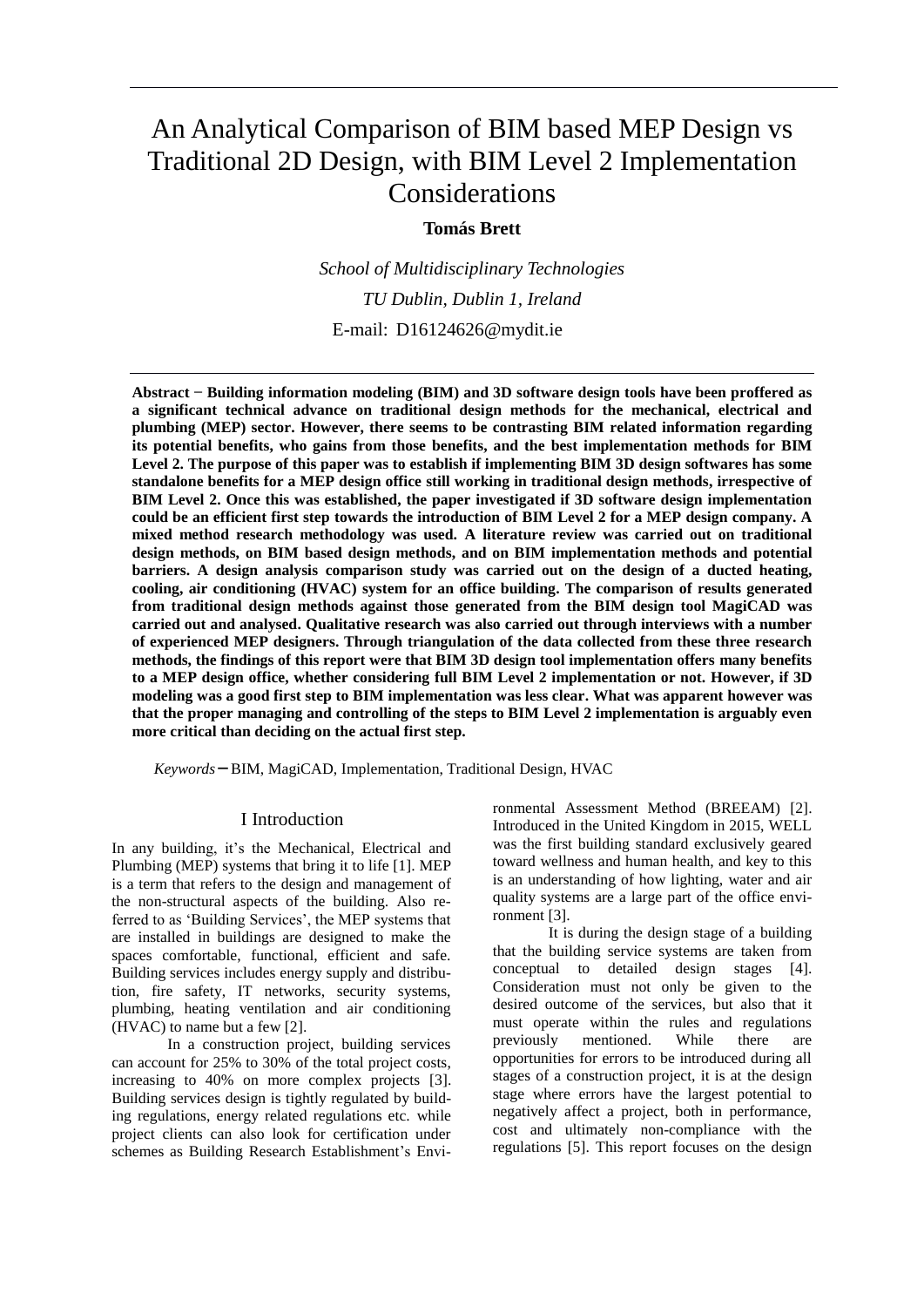stage of building services, specifically on the ducted HVAC (heating, ventilation, air conditioning) system.

There are questions being asked by engineers in the industry of the traditional design methods that are based on the received wisdom of engineers that came before. Collins [6] believe that BIM (Building Information Modeling) design tools like MagiCAD can actually improve the accuracy of ducted HVAC systems, especially in terms of balancing the system.

Since the emergence of BIM, it has been unclear where the real benefits of BIM within building services lie [7]. The first aim of this research paper is to compare traditional MEP design methods against BIM 3D design tools. The research will then consider if the introduction of BIM software tools like MagiCAD into a traditional MEP design office might offer standalone benefits to the company irrespective of BIM Level 2 implementation. Perhaps some short and medium term returns without companies having to invest heavily in the software and training, while having to wait for the perceived long term benefits to come to fruition [8] [9]. Finally, the research will assess if these 3D design tools might provide an efficient first step to the introduction of BIM Level 2 into a MEP design company.

The structure of the remainder of this research paper begins with Section II, a short explanation of the research methodology used to carry out this study. Section III is the literature review of traditional engineering methods, and BIM based 3D design methods. The literature review also considers different recommended implementation methods that have been tried when companies have introduced BIM processes. Section IV is a design analysis comparison study of a ducted HVAC design for a typical office building. Firstly, traditional engineering methods are used to design a HVAC system, with 2D layouts created using AutoCAD. The same HVAC system is then designed and detailed in 3D using Autodesk Revit and MagiCAD. The results of these designs are then critically analysed. Section V gives a breakdown of the semi-structured interviews that were carried out with several MEP design engineers, all of whom are experienced in working in traditional engineering methodologies. They are also familiar with BIM 3D design softwares Revit and MagiCAD. The data gathered from these interviews are analysed in detail. Section VI is a section on discussions and findings. Section VII covers the conclusions of the research, with Section VIII giving some recommendations for possible future research.

#### II RESEARCH METHODOLOGY

This research paper is a qualitative study, using a mixed methodology approach. The research process began with the literature review of traditional 2D MEP design methods, along with the more recent BIM 3D design software tools. Advantages and disadvantages of both were considered. The literature review then focused on the possible implementation methods of 3D design and BIM design tools into traditional design offices, and potential barriers to efficient implementation. Subsequently interviews were conducted with MEP design experts who have experience of working in both the more traditional design methods, and also with 3D design tools, and as part of a team within BIM projects. The interviews were semi-structured, to encourage conversation and allow a range of feedback, whether positive or negative.

Finally, a design comparison study was carried out on the design of a HVAC system for a medium sized office building. Firstly designed using traditional 2D methods and using creating the 2D layout with AutoCAD. And then designing the same HVAC system in 3D using Revit and the design software MagiCAD. Through the in-depth interviews, in combination with the literature review and the comparison study, this paper critically compares traditional design methods against BIM 3D design methods, while also considering the issue of BIM implementation from a range of angles.

#### III LITERATURE REVIEW

#### *a) Traditional Design Methods*

According to findings from the National UK BIM Report [10] there is an increasing uptake of design engineers working in BIM and utilising 3D models and intelligent design tools. Thus meaning a shift away from the more traditional design methods and design engineers working in 2D environment. From the findings from the National UK BIM Report for 2018, it stated that almost 75% of respondents to its survey were using BIM, an increase of 12% on 2017 [10].

For traditional building services design, the methods commonly used can be categorised as follows: Rules of Thumb; Benchmarking; Tabulated or Graphical Benchmarks; Steady State; Steady-Cyclic [11]. The appropriate choice of the calculation method usually depends on the type of design being undertaken, the stage of the design, the information available and the risks involved. However, Collins [6] discusses growing concerns among engineers regarding some of the 'tried and trusted' traditional design methodologies. It has been reported that buildings are suffering from inefficient performance and unnecessary costs because they rely on design preconceptions rather than actually analysing how key systems and building services work [6].

Also, as more modern methods of carrying out design tasks are being developed, questions start to be asked of what has gone before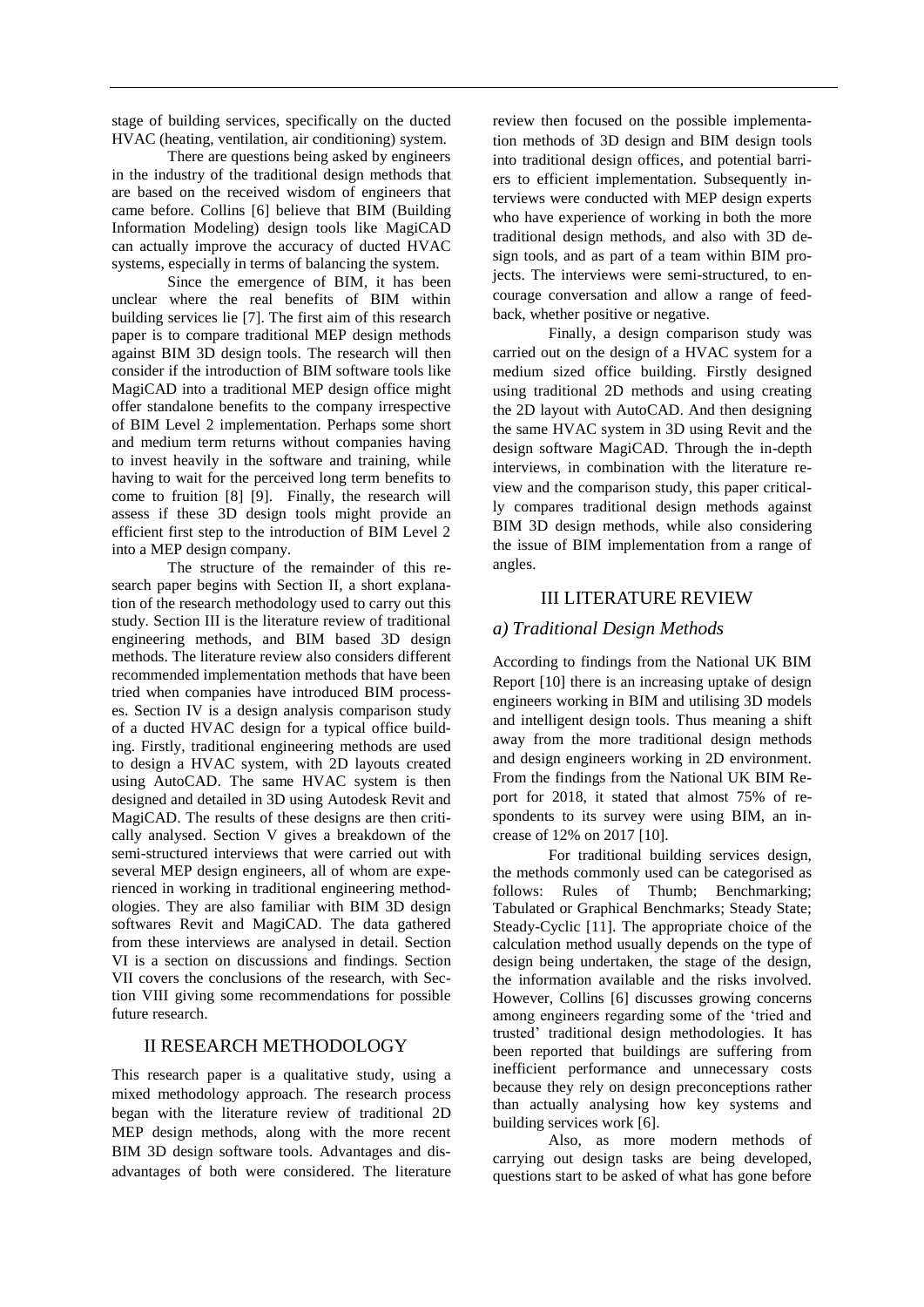[12]. Many construction industry professionals have cited MEP coordination as one of the most challenging tasks encountered in the delivery process for construction projects [13]. With traditional MEP design, the coordination of services utilises the method of overlaying and comparing 2D layouts for multiple building service systems (usually created in CAD programs like AutoCAD), detecting and hopefully eliminating spatial and functional interferences between the MEP systems. These methods can prove time consuming, expensive, and are open to the potential negative effects of human error [14]. With MEP systems becoming more complex, with more sophisticated designs and complicated requirements of a building, the coordination of MEP systems has become a bigger challenge particularly in more complicated projects like multi storey commercial buildings where the requirements can be varied, specialised and bespoke [15].

## *b) BIM Enabling 3D Design Methods*

BIM and intelligent 3D design modelling has been proffered as a significant technical advance on traditional CAD, offering more intelligence and interoperability capabilities [16]. BIM refers to a set of technologies and solutions that can improve collaboration and productivity in the construction industry, as well as improving design, construction and maintenance practices [12]. BIM design tools can provide improved platforms for parametric modelling, providing improved levels of spatial visualisation, simulations of building behaviour, efficient project management and collaboration of the construction team members [16].

Ghaffarianhoseini [12] highlights the importance of BIM-assisted design validation. BIM enables immediate and accurate comparison of different design options, which enables the development of more efficient cost-effective and sustainable solutions [12]. Research has confirmed that the impact of BIM on preventing schedule delays has the most influence on increasing return on investment (ROI) while rework preventions based on initial model validation / assessment is also a driver of BIM [17]. Research on ROI by Walasek [18] showed that design fees will most likely increase for design companies working with BIM. This is a result of more significant workloads occurring during the earlier phases of a project designed using BIMs collaborative methods [18].

Regarding encouraging designers to make the transition from 2D design in AutoCAD to 3D design in Revit, it has been reported that the project template in the Revit software has a larger role to play in the design process than in AutoCAD, it thrusts users into a more uniform industry practice instead of company specific solutions [19]. Project templates are the key to improving efficiency when working on a

Revit 3D MEP project [20]. Bonduel [21] stated that the starting point of almost every successful software implementation is a good template created within the software. Revit, for MEP, is a design and a documentation tool, and designers whose role is to carry out design work should not have to spend time on issues other than achieving their design goals [20].

However, BIM does have some issues of its own. A potential weakness of BIM compared to traditional design documentation options is the possibility of 'false' information. When modelling in 3D, design software packages will supply default values for attributes that are used for calculating results if the user does not specifically supply them. This could lead to errors later in the project if users who access the model assume that the designers have intentionally decided upon these values [22]. In traditional design, the construction industry can operate from schemes and symbolic drawings rather than on exact 3D models. BIM modelling requires accuracy from the very beginning. Even the smallest mistakes in modelling objects or system elements could lead to major miscalculations and possibly result in major faults and designing complications [7]*.* 

Other challenges in the BIM advancement is the ownership of intellectual property and the cyber security of BIM designs [23]. Cyber security is a concern due to the possibility of online unauthorised access and copyright infringement [24]. Legal concerns also exist, problems with ownership of data or licensing issues. A research study was carried out on small and medium sized engineering companies in Ireland, and it was felt that there is an overload of BIM information out there and most of it is too difficult to understand for those not already familiar with BIM [8].

## *c) BIM and 3D Design Implementation*

Regarding the implementation of BIM, there has been research done on both the most efficient ways of introducing BIM to a design office, and also on what some of the potential barriers to BIM implementation might be ([25], [16], [21]). A number of countries have developed successful implementation strategies with North America, the UK and the Scandinavian region arguably leading the way, with the importance of coordinated government support and leadership seen as a critical driver for BIM implementation [25]. Other important implementation strategies were found to be the development of both national and global BIM standards, BIM certification, legal protocols, training and education, while competitive advantage also provides a significant trigger for BIM implementation [16].

Lindblad [26] stated that in order to achieve successful BIM implementation, and make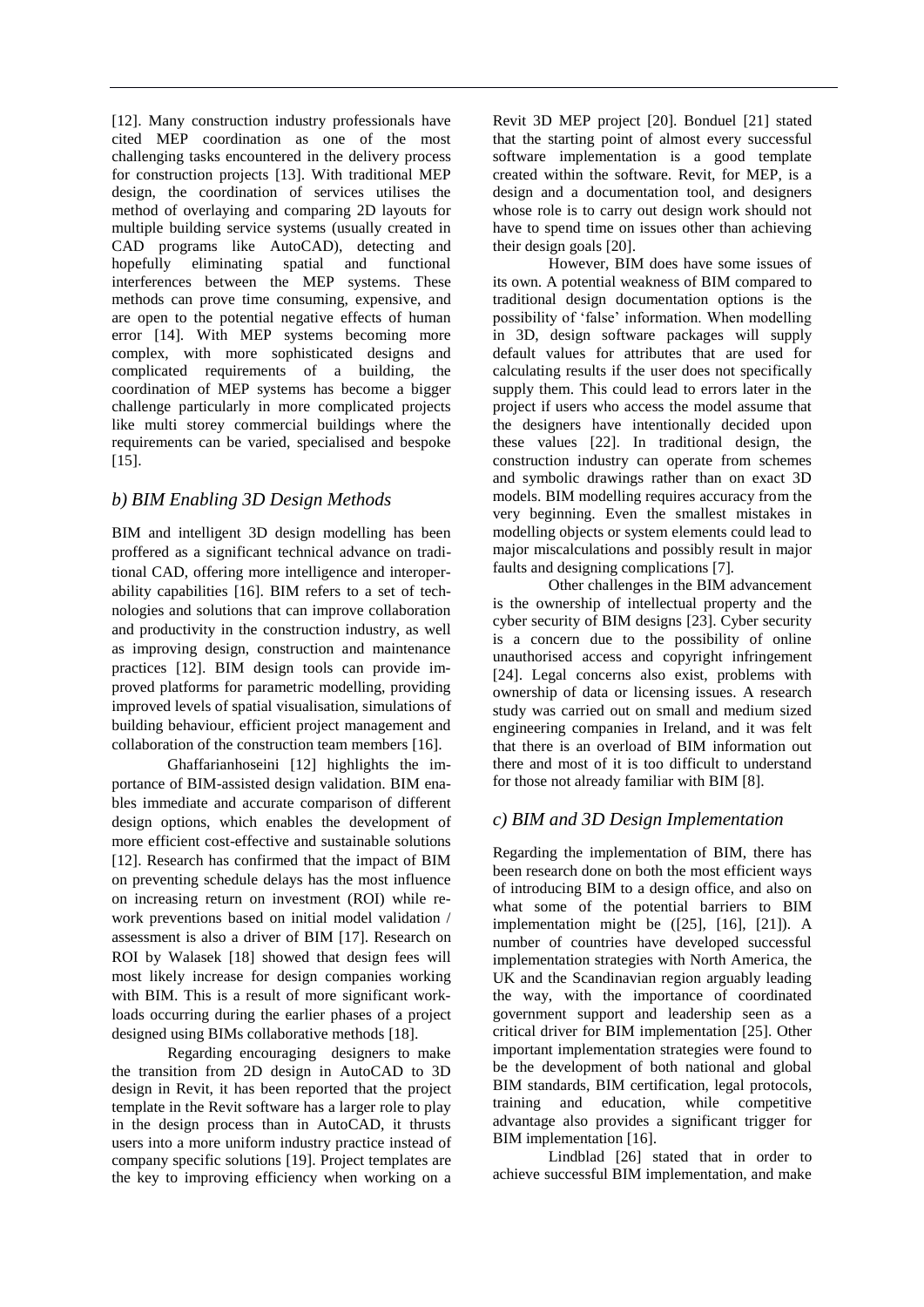full use of its potential benefits, there is a requirement to understand how the implementation of BIM is reliant on carrying out the necessary changes in the organisation. Froese [27] also believed that in order for BIM to achieve its full potential, changes in the organisation, in the work practices and with the skills of the project participants are required.

Despite the huge potential for increasing productivity and the overall efficiency of construction projects, the adoption of BIM in Ireland has been observed as slower than expected [28]. According to the NBS UK BIM Survey [10], a survey on companies that are not working in BIM were asked what the main barriers to BIM were, and 69% of them said there was no client demand. Smith [25] believes that BIM implementation does require investment for the future. A potential issue with this is that many firms in the AEC industry, especially the small and medium sized firms (SME's), operate on a low profit margin which would inhibit their ability to invest in this technology for the longer term benefits [25]. This was backed up with a study carried out on SME's in Ireland. It was noted that some BIM guideline documents can be very complicated, and a simpler guideline to help SME's who don't have the resources of bigger organisations who can employ additional people to aid the implementation of BIM [8].

Other potential barriers that could hamper BIM adoption were found to be interoperability i.e. the development of BIM design tools for specific solutions and professions has resulted in a range of softwares that often do not interface properly with each other [29]. Another barrier was BIM actually matching the users requirements – there seems to be a lack of consensus on what BIM actually is [18]. Czmoch [7] felt an issue affecting the implementation of BIM is that BIM requires the users to get to know a large range of new expressions, phrases and jargon that are unfamiliar to designers who worked in CAD software used in traditional design. During the transitional period this can lead to different interpretations and misunderstanding of tasks and facts, potentially resulting in errors in construction projects [7].

Some other factors affecting BIM adoption in the construction industry were complicated BIM standards and protocols, a lack of support from senior management, a lack of interest or willingness in learning BIM, and the perceived costs of BIM [30]. However it is important to note that no one single barrier is solely responsible for hampering BIM adoption [18].

Adopting BIM is not easy, 94% of BIM users agreed that it has required changes in practices and procedures, yet only 5% wish they hadn't adopted BIM [10]. The longer firms delay their entry into the BIM world, the further ahead other firms with the BIM capabilities will progress and add to their competitive advantage [25].

## IV DESIGN ANALYSIS COMPARISON

## *a) Setting up the Design Parameters*

For simplicity of design this study was done on a relatively small single storey office building. The building had a variety of spaces – offices, canteen, toilet areas, meeting room, and a large reception area. For the purposes of the study, it would be assumed that there was a large void space above the ceilings to accommodate the large ductwork, and to allow the supply and extract ductwork to cross over where necessary. The building had an overall internal length of just over 22m, and an internal width of 12m, and uniform ceiling height of 3m throughout the building. Having a range of room types allowed this report to demonstrate the range of room requirements recommended by the CIBSE Guides [11] with regards to air change rates and noise criteria.

The next step in was to define a set of quantifiable design parameters that could be generated from the traditional design methods, and also from MagiCAD. The following were selected: size of round ductwork calculated throughout the system, and the pressure drop along the index run. Other areas also to be considered and discussed, although they would be more difficult to accurately compare, would be the time taken to create the design, the accuracy of the designs, and the quality of output information.

## *b) Traditional Design Method*

In the traditional HVAC design method, the first calculations were to find the volume of each space in cubic metres. Next step was to refer to the CIBSE Guide for the recommended fresh air requirements for each occupied space. Older versions of the CIBSE Guides expressed the ventilation rate in terms of the number of air changes per hour [31]. However, in more recent publications of the CIBSE Guides, the air change rates are stated in the litres of air to be supplied per person per second [11]. However, the air change rate per hour is still a method used by all the traditional designers interviewed as part of this study, and so was the method used for the traditional design method. Once the number and locations of all grilles and diffusers were decided on, the routes of the branch duct work that joins the grilles and diffusers back to the main duct run could be detailed.

The conceptual sketch used to work out duct runs was the basis for both the 2D and the 3D methods for 2 reasons; 1) it ensured the duct runs would be similar and so the duct sizes calculated by both methods could be compared easily and, 2) regardless of which design method is used, it is still reliant to some degree on the engineering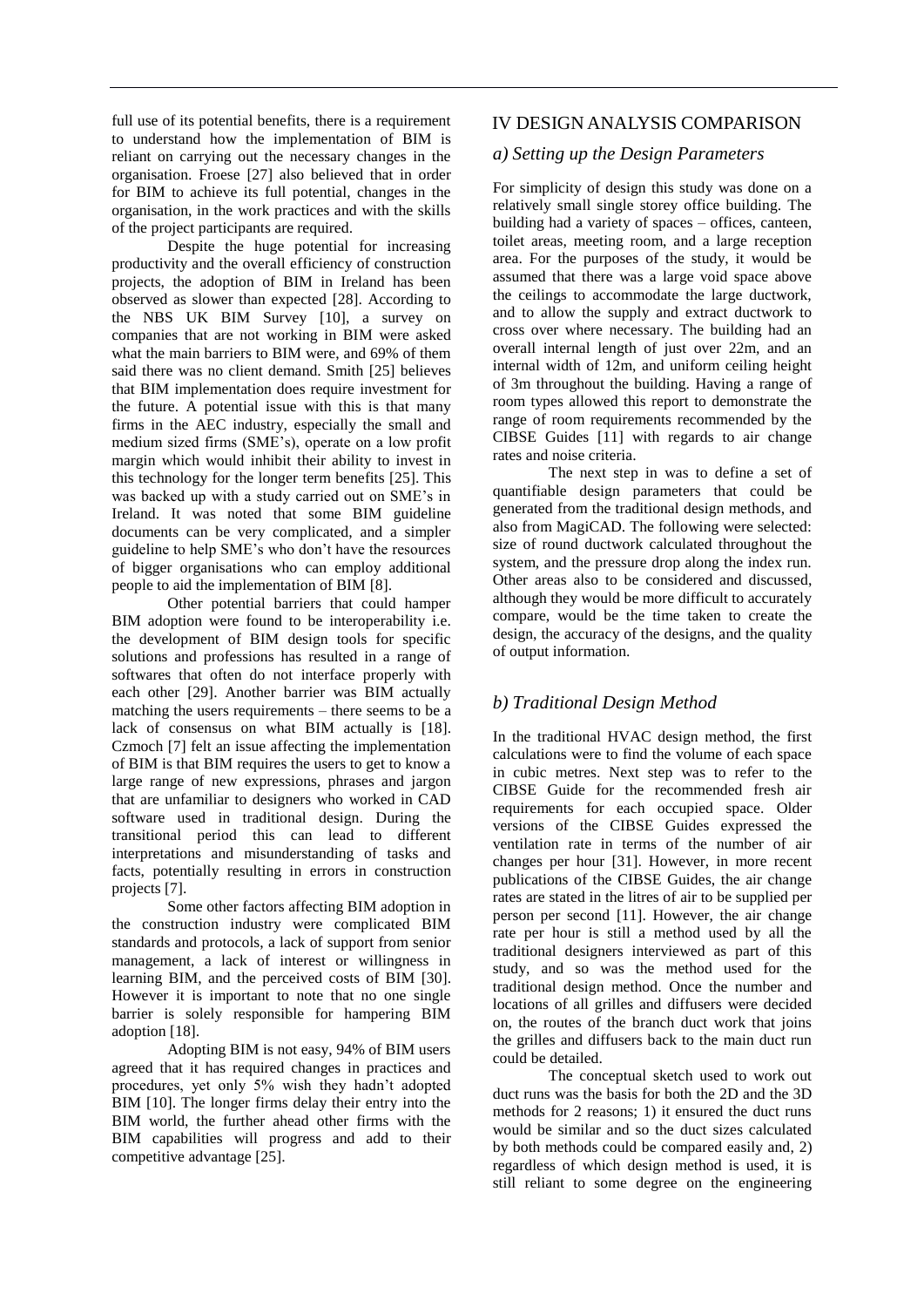knowledge and experience of the designer to propose the most efficient duct routes and so it made sense to use the route from the conceptual stage. Table 2.16 from CIBSE Guide B2 [32] was used for the maximum velocity of the main duct run, the branches, and also the final duct feeding the diffusers.

Because these are the maximum recommended velocities, it is normal in practice to work to slightly lower velocities so that ducted systems are not designed at their limits. Therefore, for the calculations, the main duct run had a velocity of 5m/s, the branch off the main run had a velocity of 4m/s, and the duct runs to each diffuser and grille had a velocity of 3m/s. Once the air volume was known, and the air velocity was established, it was possible to calculate the duct diameter using the duct sizing chart. This also gave the pressure drop per meter length of duct in Pascals. See Appendix A for all calculations.

With the number of diffusers and grilles determined for each space, it was possible to calculate the duty of each individual diffuser and grille. Initially the study was planning on using the sizing nomograms for the diffusers. However, in practice the design engineer would use the manufacturers product catalogues when sizing the grilles and diffusers, so this was how the grilles and diffusers were selected. See Appendix B for all manufacturers sizing charts.

Finally, the pressure drop for the system was calculated. A rule of thumb mentioned by the participants in the interviews that is often used by HVAC designers to get a relatively good estimation of the pressure drop of a ducted system at conceptual design stage was applied for this calculation. This method allows 1 Pa per metre of duct to the diffuser furthest from the AHU. This is doubled to allow for all bends, reducers, dampers, branches etc. Finally, allow approximately 15-20 Pa for the pressure drop at the diffuser. The diffuser chosen in this case was the supply diffuser in the reception area. Because it was already known from the manufacturers data sheet that the supply diffuser would have a pressure drop of 15 Pa, and the extract grille would have a pressure drop of 10 Pa, that is what was used for these calculations. This duct run measured approx. 24m, so using the formula mentioned above, the pressure drop for the index run on the Supply duct would be 24 Pa (length of duct) + 24 Pa (fittings, bends, dampers) + 15 Pa (diffuser), which gives a total pressure drop of 63 Pa, while the pressure drop for the extract duct would be 5 Pa less because of the pressure drop at the grille, which gives a total pressure drop of 58 Pa. Once the design was completed, the ducted system was drawn up in 2D using AutoCAD 2014. See Appendix C for the final layout.

#### *c) MagiCAD Design Method*

The AutoCAD layout of the building was imported into Revit and used as the template to create the 3D model. It is worth noting that for the purposes of sizing the ducted system using MagiCAD, this could be carried out without the 3D model being required – the 2D AutoCAD layout could be used as a background. This was alluded to during the interviews as one of the benefits of MagiCAD, it is not reliant on the 3D model to calculate systems.

Once the 3D model was created, the grilles and diffusers were added into the different rooms as per the conceptual design. The volume of air associated with each supply diffuser or extract grille was inputted using MagiCAD to ensure that the total volume of the system would exactly match for both designs, allowing for accurate comparison of results. Next, the duct runs were added into the model. The duct runs were given the parameter of maximum velocity allowed; 5m/s for the main duct run, 4m/s for the branches off the main run, and 3m/s for the duct that runs up to each grille, which was the criteria for the traditional design. Again, this was done to allow the results to be compared with some consistency. Once the system was created, MagiCAD calculated the duct work sizes. See Appendix D for the final layout. MagiCAD also generated a Balancing report which confirms if the system can be properly balanced. A set of these MagiCAD reports can be found in Appendix E of this report.

#### *d) Results*

Once the MagiCAD duct sizing report and balancing report were created and exported, the design results were compared in terms of duct sizes calculated for each run of duct, and the associated pressure drops. The full table of results is shown in Appendix F, but in summary the breakdown was as follows;

## *d1) Duct Sizing Results*

The Supply Air ductwork had 27 separate sections of duct sized; 7 sections of the main duct run (max air velocity 5m/s), 6 sections of duct work branching off the main duct run (4m/s), and 14 sections of duct connecting to the diffusers (3m/s). Out of the 27 sections of duct work sized, 23 were an exact match (85.19%), the remaining 4 were sized either 1 duct size up or down (note: HVAC ductwork is usually sized in multiples of 50mm, i.e. 150mm, 200mm, 250mm etc.). Analysing the 4 sections of duct that were sized differently, the duct sizes were actually on average only 15mm approx. from changing into the corresponding duct size.

The Extract Air ductwork had 33 separate sections of duct sized; 7 sections of the main duct run (max air velocity 5m/s), 9 sections of duct work branching off the main duct run (4m/s), and 17 sections of duct connecting to the grilles (3m/s). Out of the 33 sections of duct work sized, 23 were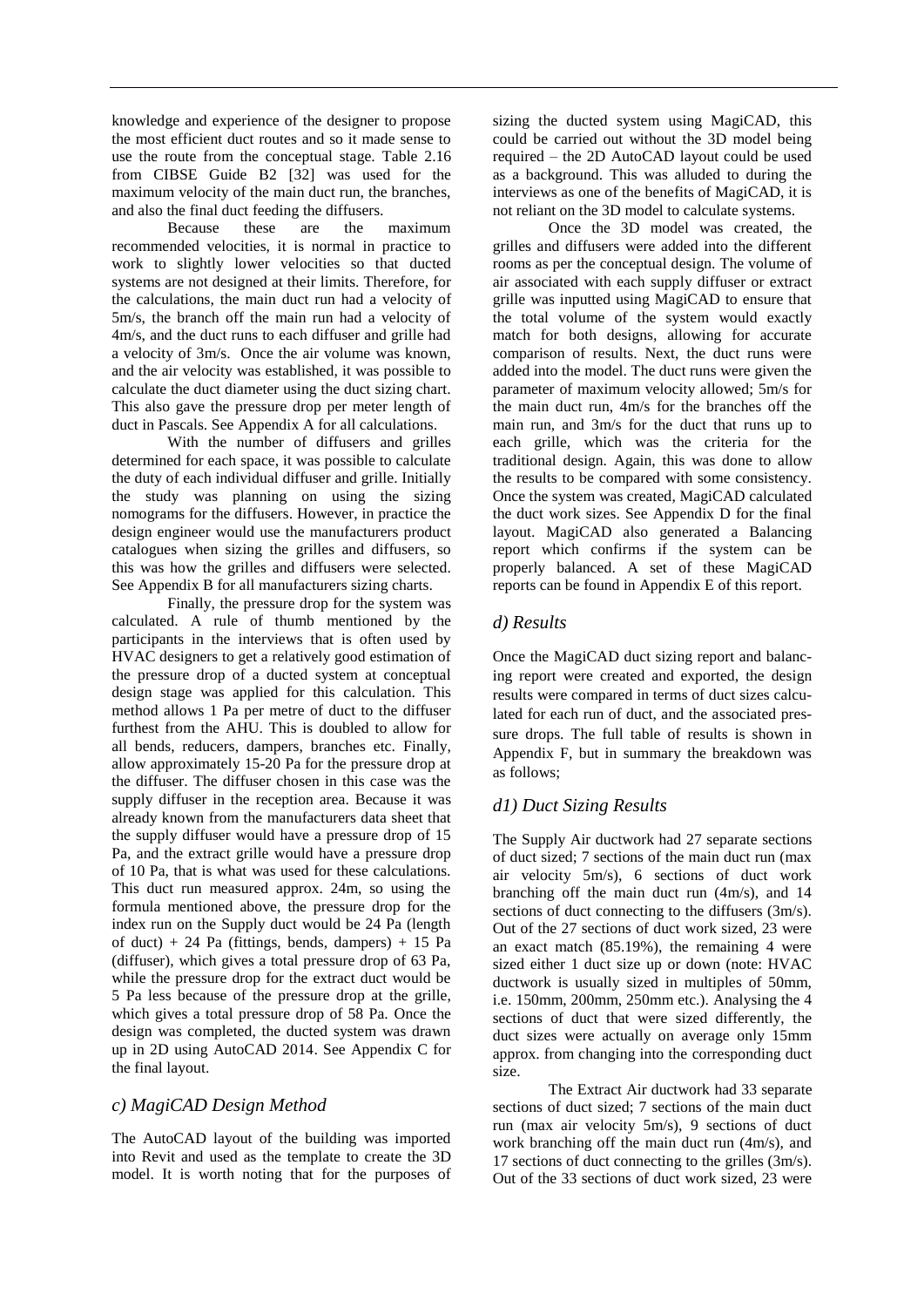an exact match (69.7%), the remaining 10 were sized either 1 duct size up or down. Analysing the 10 sections of duct that were sized differently, the duct sizes were again on average only 15mm approx. from changing into the corresponding duct size.

#### *d2) Pressure Drop Results*

While the duct sizes calculated were very similar, the pressure drop calculations were less so. The pressure drops compared were the Pa per linear meter. On average, the pressure drop for each section of straight duct in the supply ductwork using the traditional sizing charts worked out at 0.827 Pa/m, whereas for the pressure drops calculated by MagiCAD the average worked out at only 0.483 Pa/m. The traditional method had a higher pressure drop of 0.344 Pa/m, which is a discrepancy of 41.6% which is quite sizable. There was an even larger discrepancy for the extract ductwork, where the traditional method had an average pressure drop of 0.94 Pa/m while MagiCAD had an average pressure drop of only 0.404 Pa/m. The traditional method had a higher pressure drop of 0.536 Pa/m, a discrepancy of 57%.

As part of the balancing report produced by MagiCAD, it calculates the pressure drop of the index run for both supply and extract duct runs. The traditional 'rule of thumb' method calculated a pressure drop of 63 Pa for supply, and 58 for the extract. The values from MagiCAD were actually very similar, coming out at 65.1 Pa for the supply, and 60.7 Pa for the extract.

The discrepancies were minimal, just over 3.2% for the supply and 4.4% for the extract. What is interesting here is that the traditional method would assumes the index run the duct run to the extract grille and supply diffuser furthest away from the AHU. For the supply air, MagiCAD calculated that the index run was actually the duct run to the last supply diffuser in the open plan office. For the extract air, MagiCAD calculated the index run was the duct run to last supply grille in the male toilets. MagiCAD calculating that the index run is not necessarily the grille furthest from the AHU supports key points made in the interviews, and also by Collins [6] in the literature review.

## *d3) Quality of Outputs*

Arguably the quality of layouts from both the traditional 2D design and MagiCAD design is dependent upon the skills of the user. On the assumption the user is highly skilled using both softwares, it then comes down to the quality of output available using AutoCAD or MagiCAD. The output from AutoCAD, when used as a 2D design tool, was limited to showing the supply and extract grilles in different line colours, and the relevant annotation and data added in manually by the designer where

required.



Fig. 1: The Revit model with HVAC system

MagiCAD has the options of creating numerous views of the same duct runs, in 2D and in any angle in 3D if required. It can produce colour coded layouts representing the different velocities of each of the duct branches, or based on air volume. MagiCAD can also produce on the layouts a number of schedules automatically generated from the model. These would have to be manually typed into AutoCAD. A huge advantage that MagiCAD holds here is that if the model is revised, the schedules all automatically update. For traditional 2D design, all schedules must be manually revised, leaving room for human error. This was a key benefit of MagiCAD alluded to both in the interviews, and in the literature review.

The MagiCAD balancing report even calculates to what extent each volume control damper (VCD) must be opened to balance the system. Finally, MagiCAD can generate a parts take-off list from the 3D model, which is of benefit to an M&E design office. It can create a very accurate bill of quantities, which would prove invaluable at tender stage when contractors are trying to price a project. Again, this was mentioned in the interviews as a big advantage when working in MagiCAD.

## *d4) Time Taken*

The assumption was made that the designer is proficient in using both softwares. As mentioned previously, the basic calculations and conceptual designs that both methodologies were based on were carried out before the 2D layout or 3D model were created, so that was negated from the time taken.

To create the AutoCAD layout, and add in the annotation, notes, create the grille schedule etc. took approximately 4 hours. For the purposes of this study the model of the building was created in 3D, using the 2D AutoCAD layout as the base. As previously referred to, the designer has the option to create the HVAC design in MagiCAD without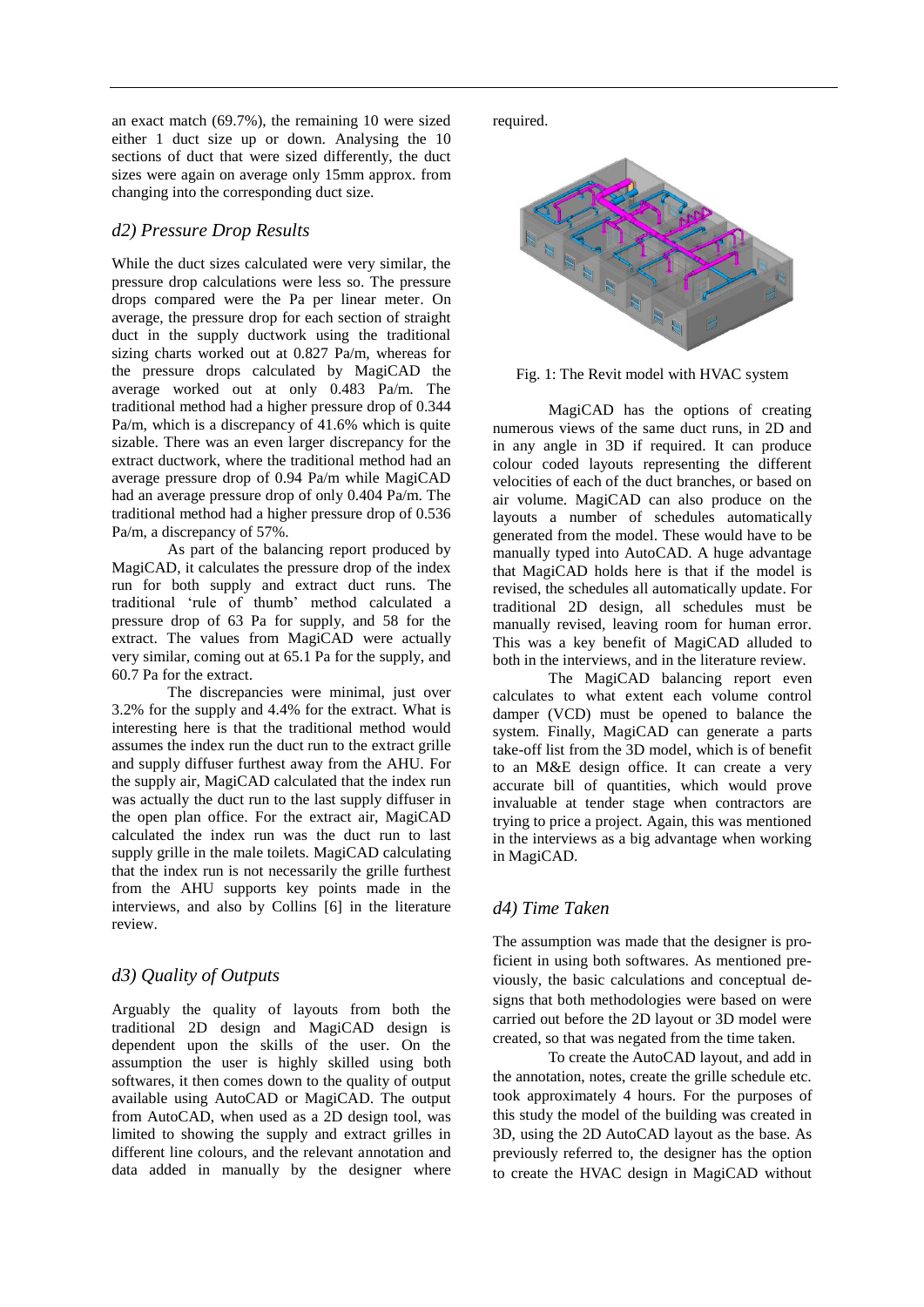requiring a 3D model of the building. For this reason, the time taken to create the 3D model in Revit was ignored. If this was a BIM Level 2 project, the designer would have had access to a structural and architectural model to model the MEP services around. Allowing for this, the total time taken to create the full MagiCAD design was around 2.5 hours, 37% less than when working in AutoCAD. What could also be argued for here as another potential advantage of MagiCAD would be the time it would take to make revisions to the two designs if the project details were revised. This was mentioned by all participants in the interviews as another benefit of working in Magi-CAD.

#### V INTERVIEWANALYSIS

As part of the research for this report, interviews were carried out with four M&E design engineers, who varied in age, and in levels of experience. However, all had experience of working with traditional design methods, and producing layouts using AutoCAD. Also, they all had experience of working with 3D models using Revit, with the design software MagiCAD, and of working within BIM Level 2 projects. Each interview was semi structured based on open ended questions to help generate in depth responses. Each interview took approximately thirty minutes, they were recorded and transcribed, which yielded twenty-four transcription pages.

Table 1: Interviewees Experience

| <b>Reference:</b>  | Role:                | Design experience:             |
|--------------------|----------------------|--------------------------------|
| Participant 1 (P1) | M&E Design engineer  | 5 years M&E Design Experience  |
|                    | 3D modelling manager | 5 years CAD experience         |
|                    |                      | 5 years Revit Experience       |
|                    |                      | 2 years MagiCAD Experience     |
|                    |                      |                                |
| Participant 1 (P2) | M&E Design Engineer  | 11 years M&E Design Experience |
|                    | Project Manager      | 11 years CAD experience        |
|                    |                      | 6 years Revit Experience       |
|                    |                      | 2 years MagiCAD Experience     |
|                    |                      |                                |
| Participant 1 (P3) | M&E Design Engineer  | 17 years M&E Design Experience |
|                    | Office Manager       | 17 years CAD experience        |
|                    |                      | 6 years Revit Experience       |
|                    |                      | 2 years MagiCAD Experience     |
|                    |                      |                                |
| Participant 1 (P4) | M&E Design Engineer  | 35 years M&E Design Experience |
|                    | Company Director     | 25 years CAD experience        |
|                    |                      | 6 years Revit Experience       |
|                    |                      | 2 years MagiCAD Experience     |

#### *a) Traditional Design vs 3D Design*

The first area of questioning focused on the designer's thoughts on the advantages and disadvantages of the traditional design methods, the use of 2D layouts etc. Some advantages and disadvantages of designing in 3D using Revit and MagiCAD were also discussed. Because of the nature of these questions, an advantage flagged for one methodology could be perceived as a disadvantage for the other, so a lot of the answers intertwined.

Regarding the advantages of traditional 2D

design, all participants were in agreement that for smaller projects, or for early conceptual stages of a project, traditional 2D design methods are still useful. Some interesting points were raised regarding their thoughts on a designer having experience of traditional design methods before moving on to working in 3D design. 50% of the interviewees mentioned that the knowledge and skill set gained from design engineers having been trained and having experience of working in traditional methods are invaluable.

There were some disadvantages that they associated with the traditional 2D design methods. All participants mentioned that a recurring problem with traditional design, and working 2D layouts, is that the equipment schedules shown on the 2D layouts is not automatically linked to the 2D layout. These must be updated manually after every revision. The more revisions in a project, the higher the chance of conflicting information on layouts, especially when dealing with a number of building services. All agreed there is too much room for human error, each having experienced problems with information not being consistent.

This led into discussion on one of the major advantages of designing in 3D that was mentioned by all of the participants, that all the information is linked to the 3D model. If the model is revised in any way, all output generated from that model is automatically updated. One participant went on to state that this gives a higher sense of trust in the information generated from the 3D model, when compared to the data on a traditional set of 2D layouts which would be generated separately.

Following on from this point, 75% of the participants mentioned that revisions for HVAC system layouts, when detailed in 2D in AutoCAD, can mean starting the layout from the beginning again, which is very inefficient. This contrasts with revisions being carried out within the 3D models, which according to the feedback, is usually a lot easier, and quicker, to carry out. Another point raised by 50% of the participants was that they believed the achievable accuracy of the results generated from the duct sizing charts and diffuser sizing charts is not as accurate as results that could be generated from the 3D software.

A key point raised by one of the participants, and it was something very similar to an issue mentioned in the literature review by Collins [6], is the ability of MagiCAD to identify the index run of a ducted system. Identifying the index run, and the pressure drop along it, is critical for a ducted system. The participant explained that in traditional design methods, the index run is usually taken as the run of duct to the grille furthest away from the Air Handing Unit (AHU). But softwares like MagiCAD are now showing that this is not always the case. This correlates with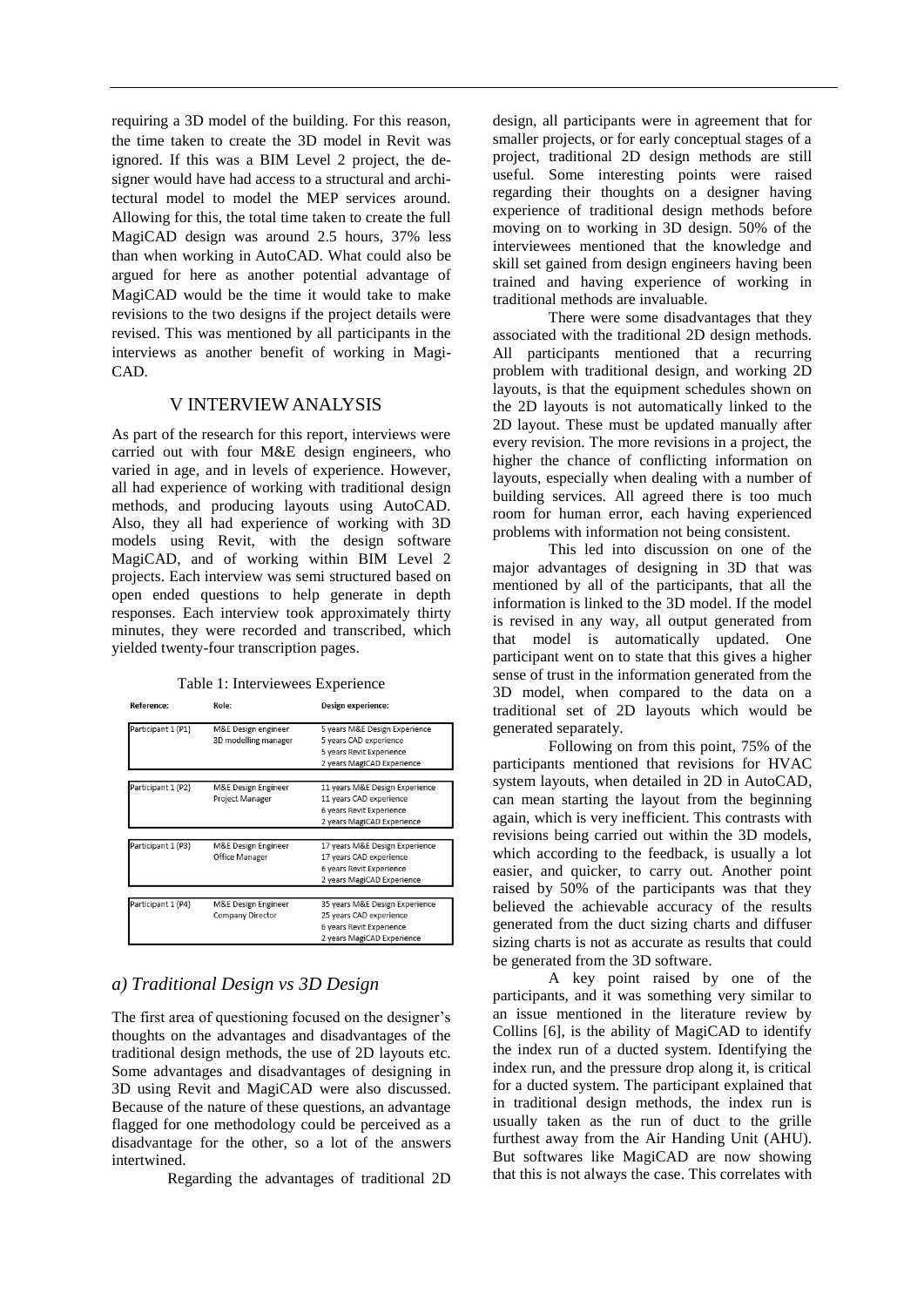some of the findings of the design analysis comparison that was carried out as part of this research, where the index run for the traditional method was taken as the grille furthest from the AHU. However, the MagiCAD generated results identified the index run to be a different duct run. The participant expanded even further into this, by flagging that the advantage of using MagiCAD to reduce the pressure drop across the HVAC system by running different design scenarios is invaluable. This type of design trialling simply isn't feasible with traditional design methods. This agrees with the findings of Ghaffarianhoseini [12] in the literature review.

One particular advantage alluded to during the interviews was very relevant to the research regarding the standalone benefits of the implementation of the software into a traditional 2D office. This was that MagiCAD MEP designs can actually be carried out without requiring a 3D Revit model at all, but by using a 2D layout as a backdrop. This could arguably make the transition to 3D design an even simpler step for the 2D design team. Some other benefits that were mentioned by the participants were the ability to generate an accurate bill of quantities from the model (75% mentioned this), the ability to coordinate with other services and with the building structure (100% mentioned this), and the quality and content of output from MagiCAD (75% mentioned this).

However, there were some disadvantages associated with utilising Revit and MagiCAD for MEP and building services design. Half the participants mentioned the set-up of project templates, object families etc. in Revit and MagiCAD is very time consuming when starting projects. A concern raised by 75% of the participants was that Revit, and MagiCAD, do use certain default inputs to generate results. If the engineer does not have the experience to recognise what all values and inputs actually are, errors could creep into the design and negatively affect the design results if the default value was incorrect. In traditional design, because all values are input manually into equations or charts, the designer tends to know what each value should be.

#### *b) Implementation*

After establishing the designer's thoughts on the traditional and 3D design methodologies, the questioning then focused on why Revit and MagiCAD were introduced to the design office, and how difficult they were to implement. The 'why' part of that question was straight forward. The participants stated that Revit was introduced into the company because it was a client requirement for a sizeable project. Their collective belief at the time was that 3D modelling was going to have to be introduced sooner or later into the office, so that project was the incentive.

MagiCAD, however, was implemented due

to the necessity of the apparent benefits of utilising BIM 3D design software to create a more efficient design process. Again, a large project was the catalyst for the implementation, but this time it was not a client's request to implement MagiCAD, but the requirement to save time for the design team. Their belief, and they stated this has been proven to be true since its implementation, was that MagiCAD could generate calculations and size ducts and pipes quicker than traditional methods. One participant stating that it would not have been possible for the office to meet the deadlines on a project of that size simply using traditional methods to manually generate results.

The question regarding the difficulty of the implementation could be interpreted two different ways; 1) the difficulty of learning the software, i.e. the upskilling, and 2) the difficulty of achieving a successful implementation into the design office. Two of the participants mentioned that because Revit is part of the AutoDesk suite, and the desktops are quite similar, that this familiarity does help with the transition from 2D to 3D. In addition, because MagiCAD is an add on for Revit, the participants all agreed that once you were proficient in Revit, the step into using MagiCAD is an even easier transition. All participants believed there should not be any issues with the upskilling aspect.

However, as was shown in the literature review, the real difficulty with 3D design software implementation is rarely down to the upskilling in the actual software, and this was a strong theme from all of the participants. Having experienced the implementation of these softwares, the designers were asked what they felt might be potential barriers to the implementation of both Revit, and MagiCAD. They all agreed that the first key requirement for a successful implementation was the designer's willingness to make the transition. Without this, it would be difficult to convert designers, especially the more experienced designers who may be set in their 'traditional design' ways, from 2D to 3D design. A recommendation made by a participant was that the use of a BIM / 3D modeling champion in the office did make the transition easier.

Another issue mentioned by two participants was the initial lack of trust with the accuracy of results generated from implementing a new software. However, this was soon eliminated after some simple design results were carried out in both the traditional design method, and compared with the results generated in MagiCAD. One of the participants actually made the point that from this initial lack of trust, there is now an even greater trust for the accuracy of the results generated from MagiCAD than those created from traditional design methods of sizing charts, and rules of thumb. It is worth noting that this method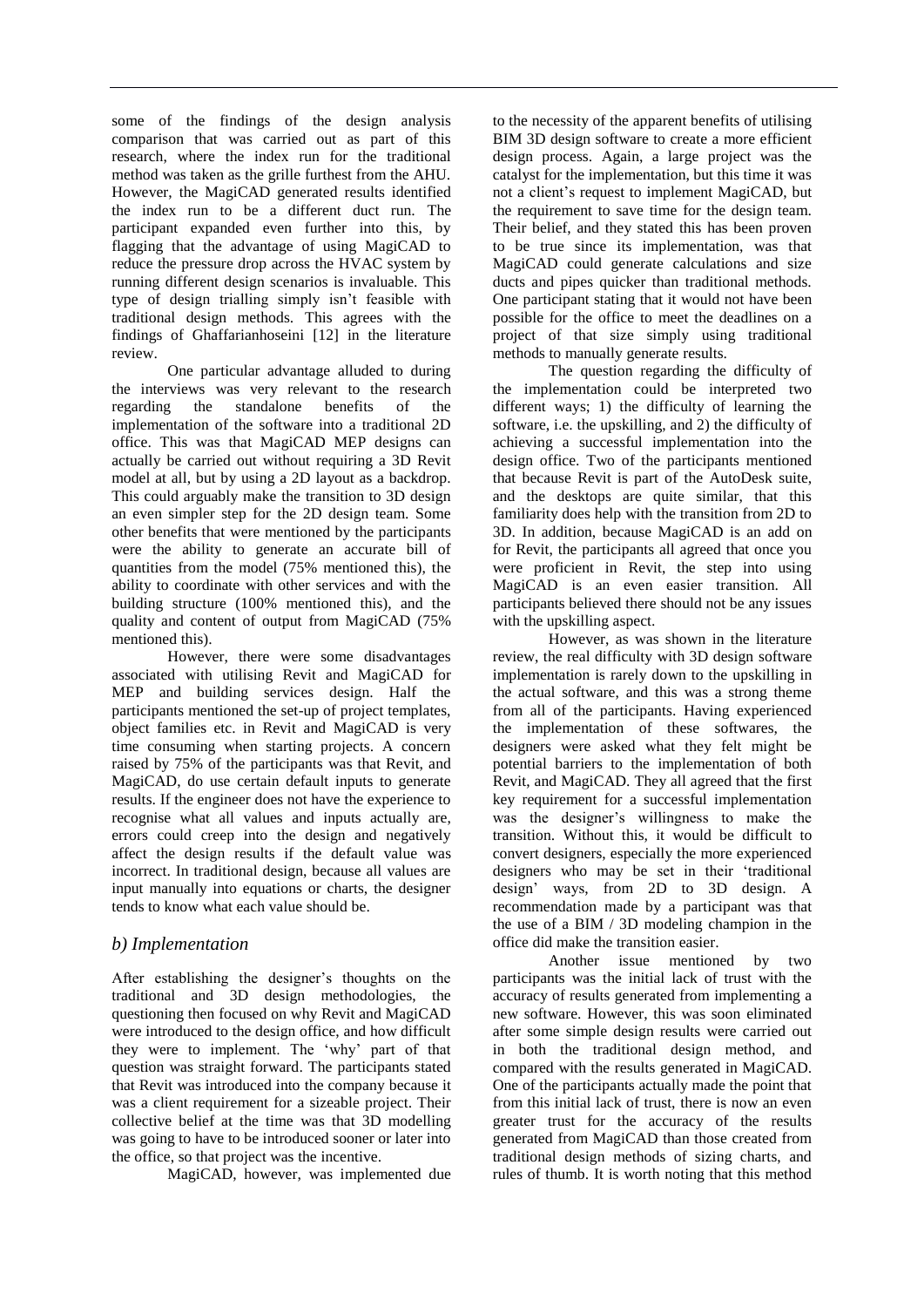of design comparison is very similar to the design comparison carried out in this research, and like the participants findings, the correlation between the traditional design results and MagiCADs results were impressive.

The designers were then questioned on whether implementing Revit and MagiCAD into a traditional 2D design office might have some possible standalone benefits, without focusing on the BIM Level 2 advantages. Many of the benefits already mentioned with implementing the software were mentioned again as standalone benefits, regardless of full BIM Level 2 being the aim. All four participants mentioned the information stored in one model giving the consistency of information. 50% of them said that modelling in 3D gave the reassurance that if something could be created in Revit and MagiCAD, it could be installed on site. The M&E bill of quantities take off was another standalone benefit mentioned by 75% of participants. They all agreed that the quality of output generated from MagiCAD higher. But the biggest advantage they all mentioned was speed – the efficiency of carrying out designs on projects. They do believe the larger and more complex the projects, the bigger the gains.

Finally, the designers were questioned on whether implementing Revit and MagiCAD might be an efficient first step of introducing BIM Level 2 into a traditional 2D design office. The feedback on this was mixed. One mentioned that if starting into the BIM Level 2 process and the first step was implementing the 3D design software, the software should first be used for smaller simpler projects, and under little or no pressure regarding time constraints or project deadlines. Or to simplify that further, they felt that by introducing MagiCAD and working on 2D templates in Revit, the designer could utilise MagiCAD for the duct and pipe sizing elements of a project without even worrying about 3D modelling in Revit.

Another Participant mentioned that a clever first step to introducing BIM Level 2, instead of starting with the software, could be to implement the file naming convention from PAS 1192-2 [33] on all current 2D projects. That way, when the 3D modeling gets introduced to the office, the designers would already be fully aware of what the correct file naming for BIM Level 2 was, instead of learning that in conjunction with learning the software. But there was one area that they all flagged as being a requirement for successful BIM implementation. The designer, and the design office, must have a willingness to transition into BIM Level 2. Without that, it is a struggle. Again, they had some clever ways around this. One participant mentioned that if you explained to the designers all the potential benefits that 3D design and BIM Level 2 would bring to them, i.e. time saved on creating and validating designs, the accuracy and consistency of information, the speed of creating bill of quantities etc. the designers should be more keen to

learn.

A final point made by a participant was that they believed building services designers are entering a stage of serious design consideration. Mainly because of new legislation regarding specific fan power requirements in performance being a driver in HVAC system designs. Working in these tighter parameters, it was believed would be very difficult, and very time consuming, to trial optimum design solutions utilising traditional design methods. The participant added that they truly believe "the days are numbered" where it's acceptable to size ducted systems using traditional design methods of working to recommended velocities and pressure drops.

## VI DISCUSSIONS AND FINDINGS

There were two overarching objectives of this study. Firstly, to investigate if BIM design tools could improve the MEP design process for designers still using more traditional design methods and working within a 2D environment. Secondly, to analyse if introducing BIM 3D design into a traditional design office might standalone benefits, while also be an efficient method of BIM Level 2 implementation.

Regarding the literature review, the researcher found that there was a large range of studies, journals and reports on BIM, its advantages and potential issues, and on methods of its implementation. However, there appeared a paucity of information available on the analysis of the more traditional design methods for MEP and building services. This put a greater focus on the interview feedback for the considerations of traditional methods. There was significant agreement of data collected from both the literature review and the interviews regarding BIM, which was reassuring as the study progressed.

Regarding the comparisons of traditional design methods compared to BIM enabling 3D design softwares, the research found there were advantages and disadvantages for both. Benefits were raised for traditional design in certain circumstances, and disadvantages of BIM 3D design were mentioned during the interviews and also in the literature review. However, the data gathered from both the literature review and the interviews does support the claim that there are far more positives than negatives when implementing 3D design into a 2D design office. This was further backed up by the design analysis comparison, which found that the 3D HVAC system design was created quicker, the pressure drop data was arguably more accurate, and MagiCAD generated a higher quality of output data.

After considering the merits of both design methodologies, this research moved on to appraise the benefits of MagiCADs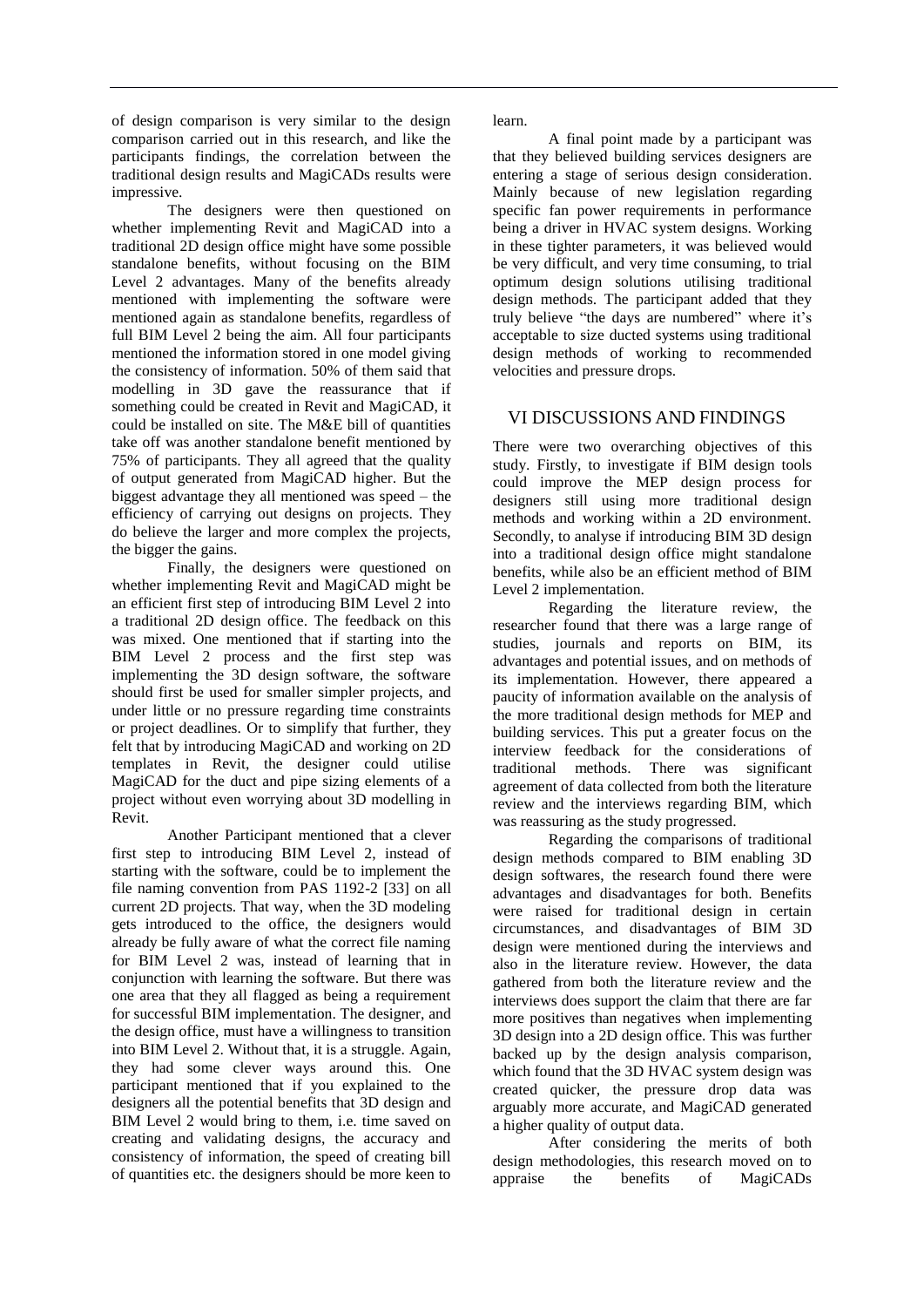implementation from firstly, a standalone perspective and secondly, as a first step for a MEP design office to transition into BIM Level 2. Analysing the data compiled from the literature review and the interviews, the benefits of 3D design and MagiCAD being implemented into a 2D office, regardless of BIM Level 2, were obvious. The speed of design, of rework due to revisions, the accuracy and consistency of the model, creating a bill of quantities, and the quality of the output from MagiCAD were all suggested as standalone benefits that could be gained from a design office, irrespective of BIM Level 2 Implementation. This correlated with the findings of the design analysis comparison.

The introduction of BIM 3D design as an efficient first step was not as evident. What was found from the literature review was that a change in organisation management and in work practices would be required for successful BIM implementation. This was expanded on in the interviews, where all participants felt that an unwillingness of designers to transition to 3D could undermine BIM implementation before it even started. A BIM champion in the design office would be recommended to promote BIM. Another suggestion made during the interviews was that an alternative first step to BIM implementation could be to introduce the BIM file naming convention even before 3D design was introduced.

#### VII CONCLUSIONS

For a research report trying to determine whether BIM enabled 3D design methods are better than what has gone before, in hindsight it would be difficult to deliver a definitive yes / no answer. A key point made in one of the interviews carried out was that the modern 3D design tools are still using traditional MEP design guides and methods, simply in a quicker more efficient way.

Also, the feedback from the interviews was that the experience and knowledge gained by a MEP engineer who has worked using the traditional 2D design methods is considered invaluable, whether working in 2D or 3D design methods. Considering the results from the literature review and the interviews there does still seem to be a place for the traditional design methods. Also, it appears from both the literature review and the feedback from the interviews that BIM still has issues that will need to be addressed before it gets the trust of those who are still to implement BIM Level 2.

But even allowing for all this, it is difficult to argue against the overall conclusions of both the literature review and the interviews, in conjunction with the results and output generated from the Revit and MagiCAD softwares. Implementing 3D design tools like MagiCAD would be a positive transition from 2D design. While BIM may still have issues to be addressed, it does seem inevitable that BIM 3D

design is where MEP and building services design is gravitating towards, whether for standalone benefits or as a step in BIM Level 2 implementation.

3D design could become even more important as construction projects become more complicated, MEP systems become more complex, and the design regulations become even tighter. Because of this, the trialling of design options and the validation of whole HVAC systems will become a demand more than a 'nice to have'. As stated in the literature review, traditional design methods are just too limited in terms of efficiency of output, and levels of accuracy achievable, and as mentioned in the interviews, the days are probably numbered for 2D design methodology.

Regarding introducing 3D design as the ideal first step for implementation of BIM Level 2 into a traditional design office, this seems to be less clear. Introducing BIM through 3D design is a realistic option, but it would have to be properly introduced and managed. According to the interview data, it seems that regardless of the exact method used to implement BIM Level 2, what is more critical is how that is managed. Once it is implemented through a controlled process, and introduced into a design team that believes in the benefits, it should be a positive step for a MEP design office to implement both 3D design tools, and BIM level 2.

#### VIII RECOMMENDATIONS

As mentioned already in this research, when analysing the results of the design comparison, it is difficult to assess the accuracy of one design against another, as they are both theoretical. What could be an interesting future study would be to get the commissioning reports from a fully installed ducted HVAC system, and carry out the design analysis of that system using both the traditional deign method, and also using BIM 3D design software tools, and compare the results of all three against each other.

#### ACKNOWLEDGMENTS

I would like to thank my supervisor Kevin Furlong for his time, help and guidance. I would like to thank Tom Wheeler on his help and advice on traditional design methods, and Viktors Tomans for his help and advice during the 3D design with both Revit and MagiCAD. [31]

#### **REFERENCES**

[1] P. Tymkow, S. Tassou, M. Kolokotroni, and H. Jouhara, *Building Services Design*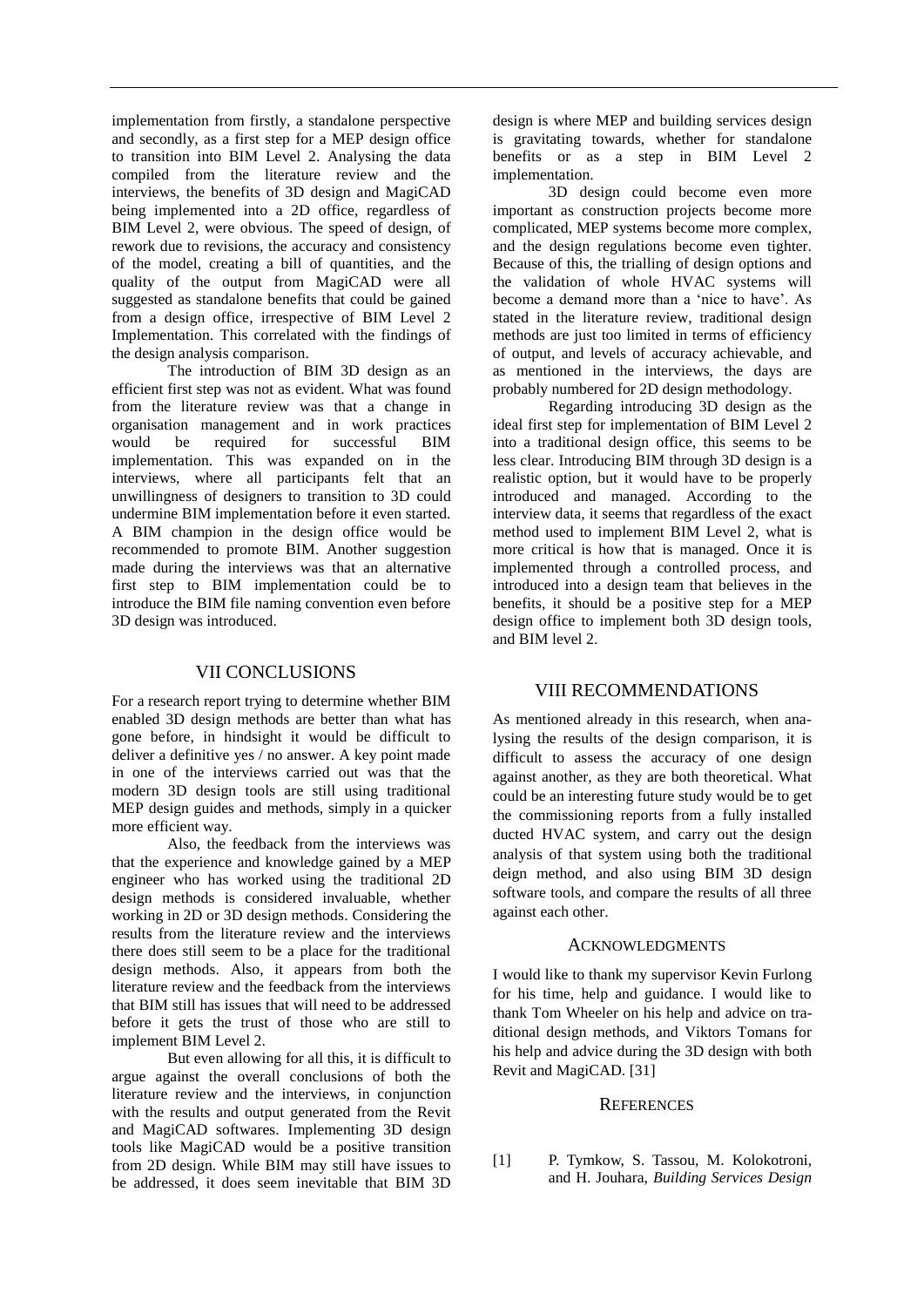*for Energy Efficient Buildings*. Routledge, 2013.

- [2] designingbuildings.co.uk. "Building Services." [https://www.designingbuildings.co.uk/wiki/B](https://www.designingbuildings.co.uk/wiki/Building_services) [uilding\\_services](https://www.designingbuildings.co.uk/wiki/Building_services) (accessed.
- [3] constructionmanagermagazine.com. "Building Services: Designing for life." [http://www.constructionmanagermagazine.co](http://www.constructionmanagermagazine.com/opinion/building-servic4es-desig3ning-li6fe/) [m/opinion/building-servic4es-desig3ning](http://www.constructionmanagermagazine.com/opinion/building-servic4es-desig3ning-li6fe/)[li6fe/](http://www.constructionmanagermagazine.com/opinion/building-servic4es-desig3ning-li6fe/) (accessed.
- [4] thenbs.com. "Levels of definition Technical Support - NBS BIM Toolkit." [https://toolkit.thenbs.com/articles/levels-of](https://toolkit.thenbs.com/articles/levels-of-definition)[definition](https://toolkit.thenbs.com/articles/levels-of-definition) (accessed.
- [5] P. Keane, B. Sertyesilisik, and A. D. Roass, "Variations and Change Orders on Construction Projects," *Journal of Legal Affairs and Dispute Resolution in Engineering and Construction,* vol. 2, 2, 2010.
- [6] C. Collins and R. Harmer. "BIM and Building Services: You're doing it wrong." [https://www.pbctoday.co.uk.](https://www.pbctoday.co.uk/) [https://www.pbctoday.co.uk/news/bim](https://www.pbctoday.co.uk/news/bim-news/bim-and-building-services/41022/)[news/bim-and-building-services/41022/](https://www.pbctoday.co.uk/news/bim-news/bim-and-building-services/41022/) (accessed.
- [7] I. Czmoch and A. Pekala, "Traditional Design versus BIM Based Design," *Procedia Engineering,* 2014.
- [8] P. Carroll, "The SME Building Contractor: Establishing the influential factors for innovating BIM within a traditional Irish Building Organisation," Masters, Engineering and Built Environment, Dublin Institute of Technology, 2017.
- [9] B. Jankowski, J. Prokocki, and M. Krzeminski, "Functional Assessment of BIM Methodology Based on Implementation in Design and Construction Company," *Procedia Engineering,* 2015.
- [10] NBS, "National BIM Report," 2018.
- [11] *CIBSE Guide A, Environmental Design*, CIBSE, 2018.
- [12] A. Ghaffarianhoseini *et al.*, "Building Information Modelling (BIM) uptake: Clear benefits, understanding its implementation, risks and challenges," *Renewable and Sustainable Energy Reviews,* 2016.
- [13] P. Yung, J. Wang, X. Wang, and M. Jin, "A BIM-enabled MEP Coordination Process for use in China," *Journal of Information Technology in Construction,* 2014.
- [14] J. Wang, X. Wang, W. Shou, H.-Y. Chong, and J. Guo, "Building information modelingbased integration of MEP layout designs and constructability," Automation in Construction, 2015.
- [15] J. Wang, X. Wang, W. Shou, and J. Guo, "An Approach of Utilizing Building Information

Modeling to Optimize MEP Layout," in *30th CIB W78 International Conference*, Beijing, China, 2013.

- [16] R. Miettinen and S. Paavola, "Beyond the BIM utopia: Approaches to the development and implementation of building information modeling," *Automation in Construction,* vol. 43, pp. 84-89, 2014.
- [17] G. Lee, P. Kwangho, and J. Won, "D3 City Project - Economic impact of BIMassisted design validation," *Automation in Construction,* vol. 22, pp. 577-586, 2012.
- [18] D. Walasek and A. Barszcz, "Analysis of the adoption rate of Building Information Modeling (BIM) and its Return on Investment (ROI)," Warsaw University of Technology, SceinceDirect, 2017.
- [19] H. Maattanen, "MagiCAD for Revit deployment in a company: Introducing a framework for a learning path and elearning as a part of training," Arcada University of Applied Sciences, Helsinki, Finland, 2017.
- [20] D. Bokmiller, S. Whitbread, and D. Morrison, *Mastering AutoDesk Revit MEP 2015*. Indianapolis, Indiana.: John Wiley & Sons, 2014.
- [21] M. Bonduel, "BIM Workflow for Mechanical Ventilation Design: Object-Based Modeling with Autodesk Revit," Masters Level, Construction Engineering, Tampere University of Appliced Sciences, Finland, 2016.
- [22] F. Svalestuen, V. Knotten, O. Laedre, F. Drevland, and J. Lohne, "Using Building Information Model (BIM) Devices to<br>Improve Information Flow and Improve Information Flow and Collaboration on Construction Sites," *Journal of Information Technology in Construction,* 2017.
- [23] W. Solihin and C. Eastmen, "Classification of rules for automated BIM rule checking development," *Automation in Construction,* vol. 53, pp. 69-82, 2015.
- [24] K.-F. Chien, Z.-H. Wu, and S.-C. Huang, "Identifying and assessing critical risk factors for BIM projects: Empirical Study," *Automation in Construction,* vol. 45, pp. 1-15, 2014.
- [25] D. P. Smith, "BIM Implementation -Global Strategies," Procedia Engeneering, 2014.
- [26] H. Lindblad and S. Vass, "BIM implementation and organisation change: A case study of a large Swedish public client," presented at the 8th Nordic Conference on Construction Economics and Organisation, 2015.